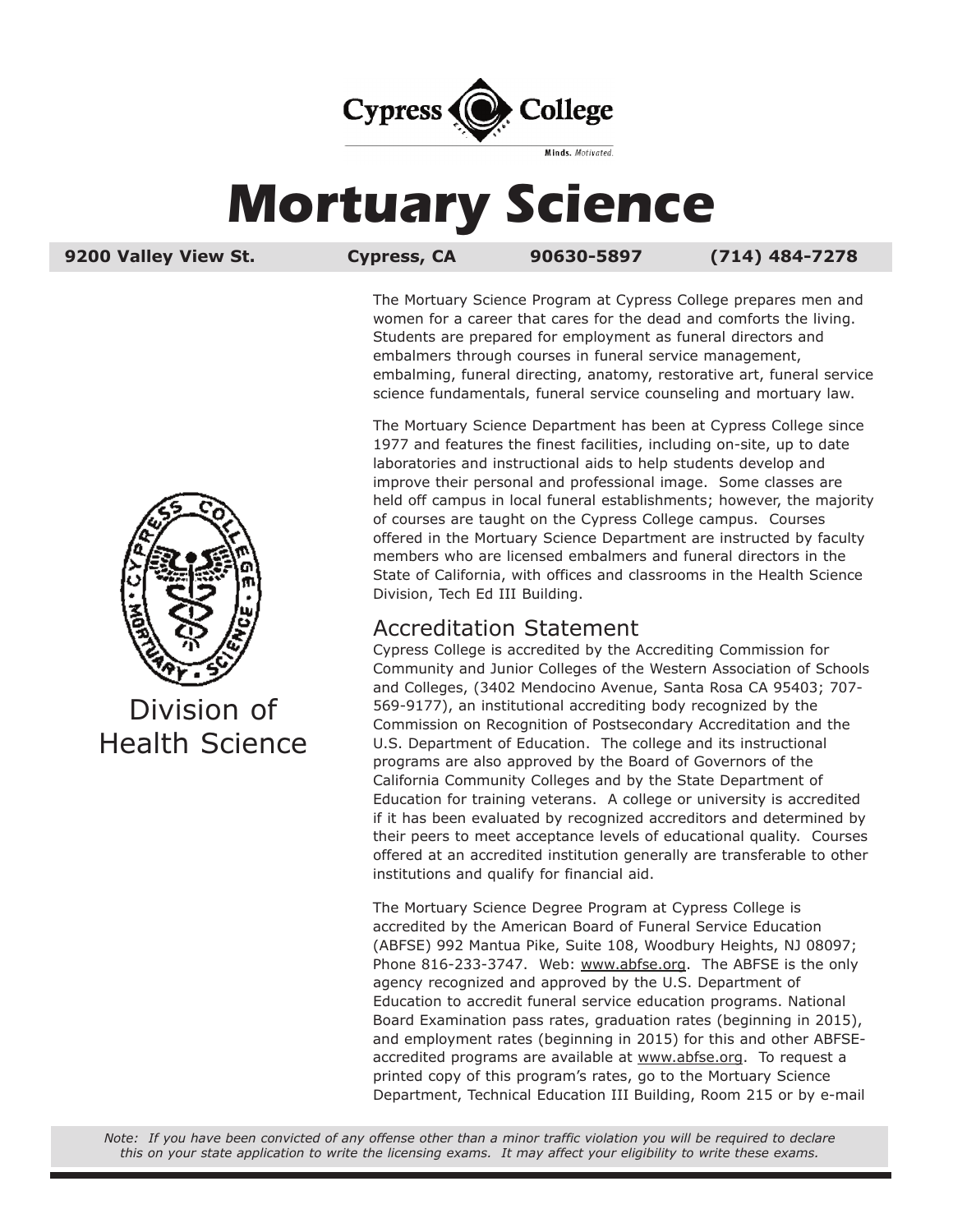## **ACCreditAtion StAtiStiCS**

#### **PROGRAM INFORMATION**

| Year | Total<br>enrolled | # of<br><b>New</b><br>Students | # of<br>Grads | Timely<br>$Grad*$ | Graduation<br>rate | Did not<br>$finish**$ | Overall<br>$\frac{0}{0}$<br>Employed | Employed<br>In FS |
|------|-------------------|--------------------------------|---------------|-------------------|--------------------|-----------------------|--------------------------------------|-------------------|
| 2017 | 111               | 59                             | 27            | 20/27             | 46%                | 23                    | 78%                                  | 78%               |
| 2016 | 102               | 55                             | 29            | 22/29             | 53%                |                       | 90%                                  | 62%               |
| 2015 | 71                | 64                             | 43            | 35/43             | 90%                | 9                     | 90%                                  | 96%               |

#### **NATIONAL BOARD STATISTICS**

| 3 year        | % Pass | % Pass   |
|---------------|--------|----------|
| Average       | Arts   | Sciences |
| $2017 - 2015$ | 92%    | 95%      |
| $2016 - 2014$ | 95%    | 95%      |
| $2015 - 2013$ | 96%    | 97%      |

#### **NATIONAL BOARD EXAMINATION - ARTS**

| Year | First-Time<br>Test<br>Takers | First-Time<br><b>Test Takers</b><br>who passed | Passing<br>Rate |
|------|------------------------------|------------------------------------------------|-----------------|
| 2017 | 28                           | 24                                             | 86%             |
| 2016 | 29                           | 27                                             | 93%             |
| 2015 | 40                           | 38                                             | 95%             |
| 2014 | 28                           | 27                                             | 96%             |

- Timely graduation: complete program in 1.5 times designated program length
- \*\* Left before completing the program

#### **NATIONAL BOARD EXAMINATION - SCIENCES**

| Year | First-Time<br>Test<br>Takers | First-Time<br><b>Test Takers</b><br>who passed | Passing<br>Rate |
|------|------------------------------|------------------------------------------------|-----------------|
| 2017 | 28                           | 27                                             | 96%             |
| 2016 | 29                           | 28                                             | 96%             |
| 2015 | 40                           | 37                                             | 93%             |
| 2014 | 28                           | 27                                             | 96%             |

#### **ProgrAm AimS**

The Mortuary Science Program has as its central aim recognition of the importance of funeral service personnel:

- 1. As members of a human service profession;
- 2. As members of the community in which they serve;
- 3. As participants in the relationship between bereaved families and those engaged in the funeral service profession;
- 4. As professionals knowledgeable of and compliant with federal, state, and local regulatory guidelines and;
- 5. As professionals sensitive to the responsibility for public health, safety and welfare in caring for human remains.

#### **ProgrAm objeCtiVeS**

- 1. To enlarge the background and knowledge of students about the funeral service profession;
- 2. To educate students in every phase of funeral service, and to help them to develop the proficiency and skills necessary in the profession, as defined in the Preamble at the beginning of Chapter 9 of the Manual on Accreditation;
- 3. To educate students concerning the responsibilities of the funeral service profession to the community at large;
- 4. To emphasize high standards of ethical conduct;
- 5. To provide a curriculum at the post-secondary level of instruction;
- 6. To encourage research in the field of funeral service;
- 7. To qualify students for professional licensure examination.

#### **ASSoCiAte in SCienCe degree**

Upon successful completion of the Mortuary Science major coursework, the general education requirements, and the National Board Examination, the student will be eligible for an Associate in Science Degree in Mortuary Science. Graduation from the ASMS Degree Program will enable students to write the California Embalmer's Examination and the California Funeral Director's Examination.

Many out-of-state licensing agencies require successful completion of the ASMS Degree and compliance with statutory pre-mortuary science requirements of the state in question. Eligibility to write the licensing examinations in some states may be contingent upon compliance with additional statutory requirements in those states. These requirements may also include apprenticeship/internship/residency and examination. Check with the Mortuary Science Department regarding particular states.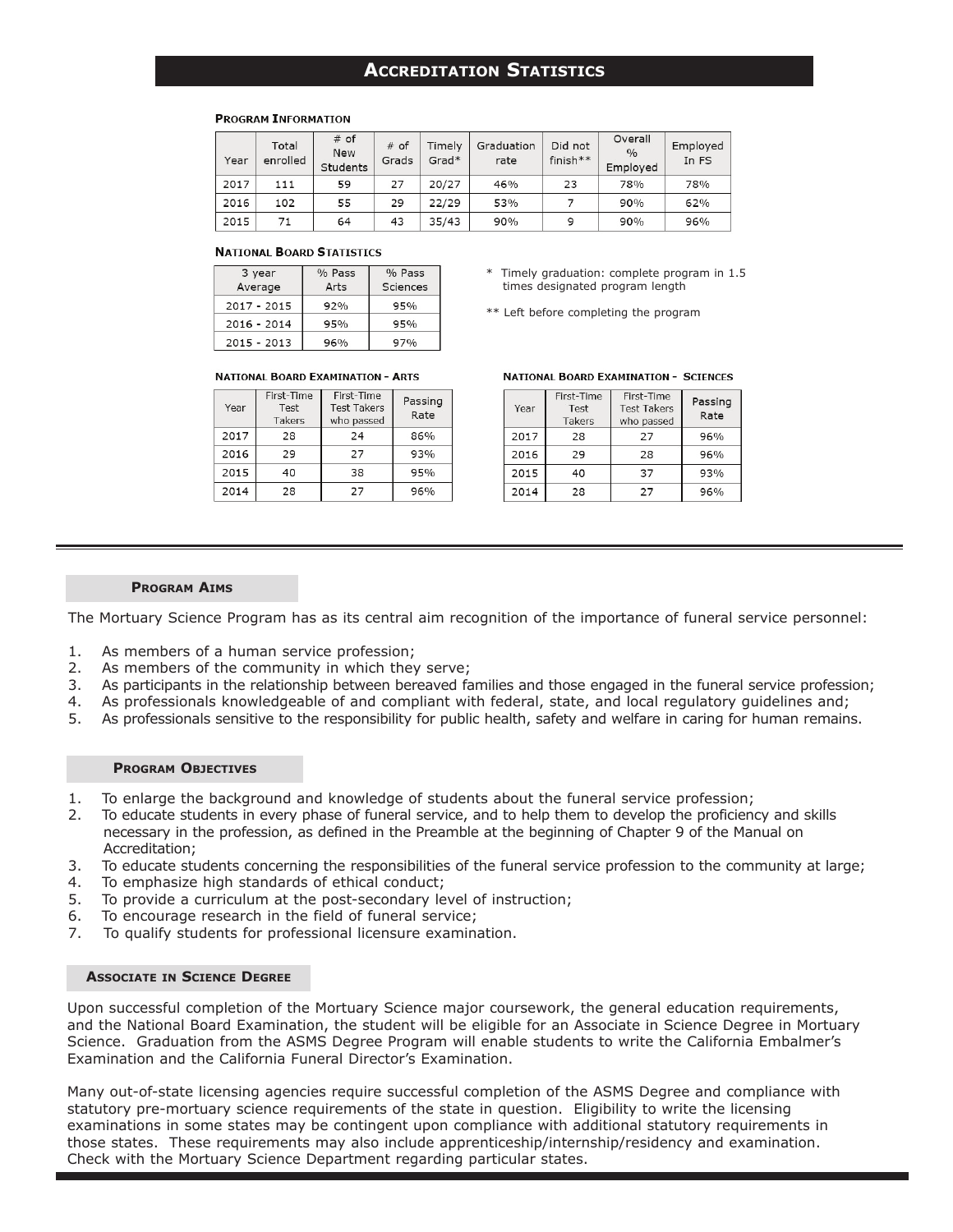## **minimUm StAndArdS For APPLiCAntS**

#### **effective Fall 2014:**

- 1. Eligibility for admission to Cypress College.
- 2. Official high school transcript, GED test with an average score of 450 on the five-test battery, or high school proficiency examination.
- 3. Evidence of good physical and mental health.
- 4. Completion of English 100C College Writing with a letter grade of "C" or better.
- 5. Completion of BIOL 210C Anatomy & Physiology (WITH LAB) or completion of BIOL 231C Anatomy (WITH LAB) with a letter grade of "C" or better within the last 5 years.
- 6. Completion of MATH 040 Intermediate Algebra or higher with a letter "C" grade or better.
- 7. A minimum GPA of 2.0 in all college courses attempted.

## **APPLICATION PROCEDURE**

1. Applications must be completed **online**. Please see the "How to Apply" link on the Health Science home page.

 http://www.cypresscollege.edu/academics/divisions special-programs/health-science/

- 2. A total of 30 new students are selected for each fall semester. Applicants may exceed the available seat space. Applicants will be selected using a point system based on completed General Education/ Graduation requirements at the time of application and the date of completed application.
- 3. Applicants must submit signature page of application in person or by US mail. Please bring photo ID.
	- Official high school transcripts, GED or High School Proficiency sent directly from the institution you attended.
	- □ Official transcripts (EXCEPT CYPRESS AND FULLERTON COLLEGES) sent directly from the institution you attended.

**Health Science Applications office** Health Science Building/TE3-217 Cypress College 9200 Valley View St. Cypress, CA 90630-5897

#### **APPLiCAtion deAdLineS**

Applications and supporting documentation must be received between **September 1** and **march 31** for Fall enrollment.

Application deadlines may be extended depending on space availability. Visit the "How to Apply" link on the Health Science home page for current application dates:

 http://www.cypresscollege.edu/academics/divisions special-programs/health-science/

## **CoUrSe mAjor CUrriCULUm**

The Mortuary Science Program courses that make up the full time two-year Associate in Science program are listed below:

| <u>Semester I (Fall)</u>                              |                                                                     |                                          |                   |  |  |
|-------------------------------------------------------|---------------------------------------------------------------------|------------------------------------------|-------------------|--|--|
| MORT 201C<br>MORT 202C<br>MORT 203C                   | <b>Funeral Directing</b><br>Methods of Disposition                  | Funeral Service Administration I         | $\frac{5}{4}^{+}$ |  |  |
|                                                       |                                                                     |                                          | $[13]$            |  |  |
| <u>Semester II (Spring)</u><br>MORT 204C<br>MORT 214C |                                                                     | <b>Funeral Service Administration II</b> |                   |  |  |
| MORT 234C                                             | <b>Funeral Service Sciences</b>                                     | Funeral Service Ethics and Laws I        | 4<br>5<br>4       |  |  |
|                                                       |                                                                     |                                          | $[13]$            |  |  |
| MORT 248C                                             | <u> Intersession (Summer/Winter)</u><br>Funeral Service Thanatology |                                          | $6+$              |  |  |
|                                                       |                                                                     |                                          | [6]               |  |  |
| Semester III (Fall)<br><b>MORT 215C</b>               | Embalming                                                           |                                          |                   |  |  |
| <b>MORT 236C</b>                                      |                                                                     | Funeral Service Ethics and Laws II       | 5<br>[9]          |  |  |
| <u>Semester IV (Spring)</u>                           |                                                                     |                                          |                   |  |  |
| <b>MORT 216C</b><br>MORT 288C                         | Restorative Art<br><b>Funeral Service Capstone</b>                  |                                          | 5<br>[9]          |  |  |
|                                                       |                                                                     |                                          |                   |  |  |
|                                                       | General Education Categories A through E**                          |                                          | [25]              |  |  |
| including Cultural Diversity and Reading Proficiency  |                                                                     |                                          |                   |  |  |
|                                                       |                                                                     | <b>TOTAL UNITS</b>                       |                   |  |  |
|                                                       |                                                                     | Required for<br>Graduation               | 75                |  |  |

 Note: MORT 288C must be taken in the last semester prior to graduation.

† *Requires funeral home clinical site.*

*\*\* See listing in college catalog.*